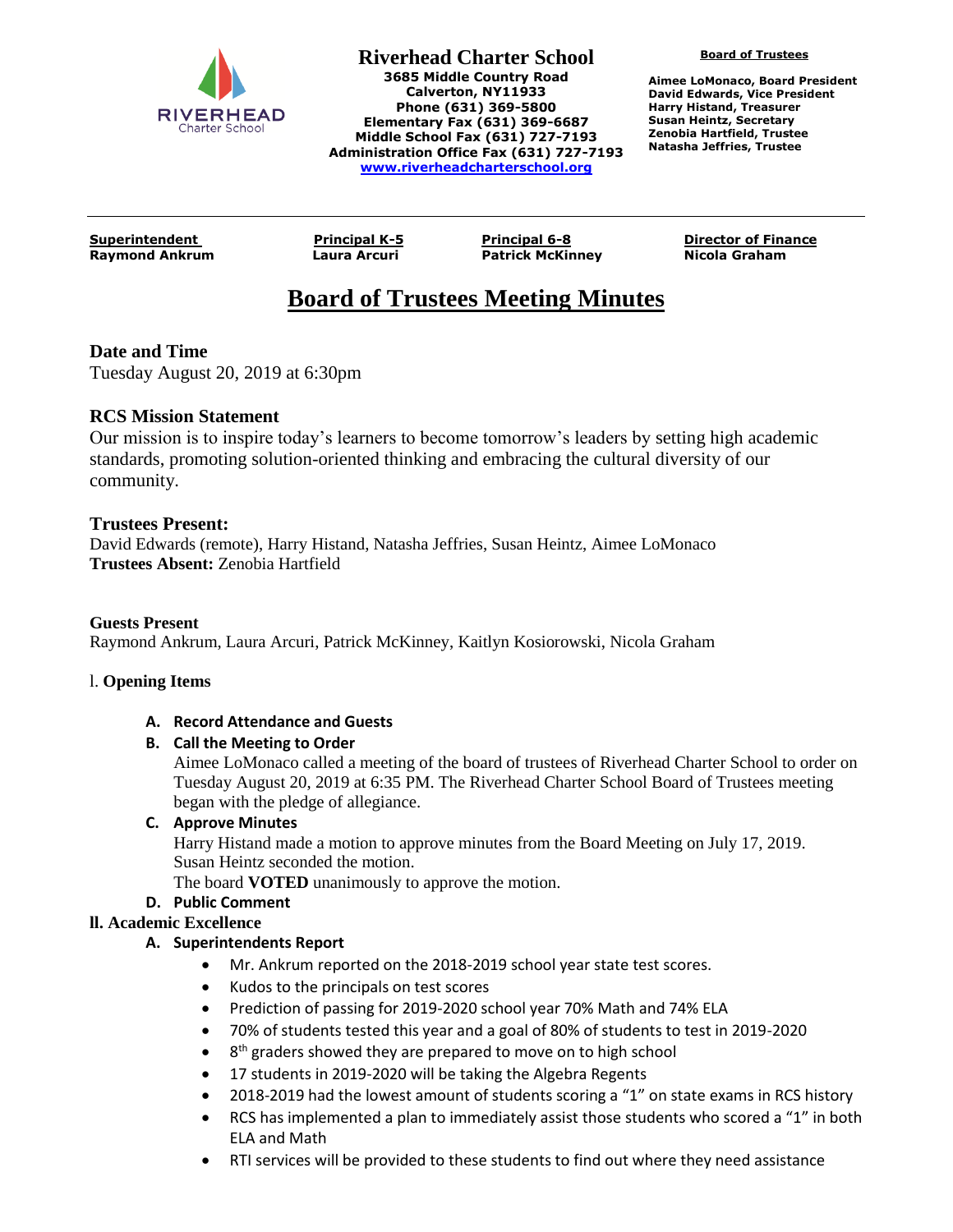

**Board of Trustees**

**Aimee LoMonaco, Board President David Edwards, Vice President Harry Histand, Treasurer Susan Heintz, Secretary Zenobia Hartfield, Trustee Natasha Jeffries, Trustee**

| Superintendent        | <b>Principal K-5</b> | <b>Principal 6-8</b>    | <b>Director of Finance</b> |
|-----------------------|----------------------|-------------------------|----------------------------|
| <b>Raymond Ankrum</b> | Laura Arcuri         | <b>Patrick McKinney</b> | Nicola Graham              |
|                       |                      |                         |                            |

- $\bullet$  5<sup>th</sup> grade made gains. Brought on a teacher from KIPP Star. Mrs. Federico moved from 4<sup>th</sup> to  $5<sup>th</sup>$  and Ms. Romaniello is getting comfortable with the  $5<sup>th</sup>$  grade curriculum
- Looking forward to the possibility of gains not only in  $5<sup>th</sup>$  grade but across the board
- Plan school visits in the  $1<sup>st</sup>$  quarter
	- o High Tech High
	- o Brooklyn Prospect
	- o Wonderful College Prep
	- o KIPP Columbus
- Need to solidify a space for  $9<sup>th</sup>$  grade.
- Old Duck Farm Building is a potential rent to own property
- Mercy property cannot wait to come through. A vote will take place in January with the RCSCD.
- Mercy property is rent to own lease of 15 to 20 years
- Potential to share the space with Riverhead
- 30+ Million to buy and renovate
- Attorneys to reach out in regards to the Mercy building
- High School principal to bring on Mid-year as long as we have secured a space
- Potential of housing 9<sup>th</sup> grade in a temporary building
- Reach out to IDA to rent a space locally
- Principals to provide a quarterly academic dashboard

#### **lll. CEO Support and Evaluation**

**IV. Development**

#### **V. Facility**

**IV. Finance**

#### **Director of Finance Report**

- Ms. Graham reported the Peoples United Bank account was closed in July 2019
- All cash accounts are healthy
- Reconciliation for Tuition Billing for 2018-2019
- The update of the insurance certificate to Bond Trustees was sent for a posting on EMMA
- Fire Alarm inspection was conducted
- Backflow test was conducted
- Quarterly Compliance of the financial statements were sent
- The semi-annual Bond Principal was paid on August 1, 2019
- Attendance is at 597
- The Walking path between the elementary building and the middle school was paved
- Roof repair has begun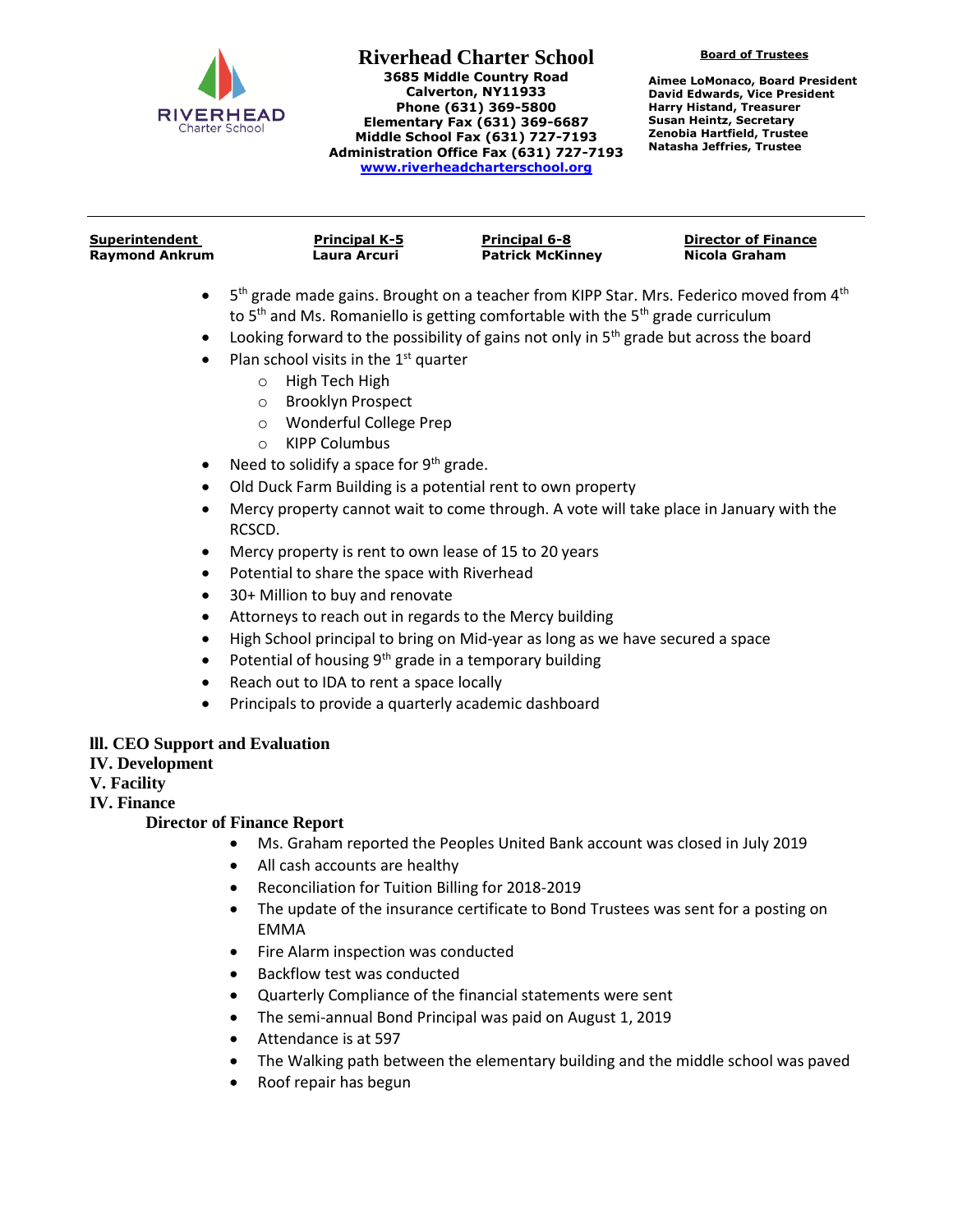

**Board of Trustees**

**Aimee LoMonaco, Board President David Edwards, Vice President Harry Histand, Treasurer Susan Heintz, Secretary Zenobia Hartfield, Trustee Natasha Jeffries, Trustee**

**Superintendent Principal K-5 Principal 6-8 Director of Finance Raymond Ankrum Laura Arcuri Patrick McKinney Nicola Graham**

**Resolutions**

 **Susan Heintz** made a motion to approve upon the recommendation of the Superintendent of schools, to retain contractual services with Corporate Accounting Solutions for internal accounting services. **Harry Histand** seconded the motion.

The board **VOTED** unanimously to approve the motion.

- **Harry Histand** made a motion to approve upon the recommendation of the Superintendent of schools, to retain contractual services with Lamb and Barnowsky as general counsel. **Susan Heintz** seconded the motion The board **VOTED** unanimously to approve the motion.
- **Susan Heintz** made a motion to approve upon the recommendation of the Superintendent of schools, to retain contractual services with Cerini & Associates, LLP as our external auditors. **Harry Histand** seconded the motion The board **VOTED** unanimously to approve the motion.

The board **VOTED** unanimously to approve the motion.

 Susan Heintz made a motion to approve upon the recommendation of the Superintendent of schools, To retain contractual services with Whitson's as our school meal provider (Br: \$1.96 and Lu: \$2.61) (Br: \$1.93 and Lu: \$2.57) less than 5 cents increase. **Harry Histand** seconded the motion The board **VOTED** unanimously to approve the motion.

**VII. Governance**

**V. Other Business**

**V. Executive Session**

**Executive Session**

- **Harry Histand** made a motion to enter executive session at 7:27pm. **Natasha Jeffries** seconded the motion. The board **VOTED** unanimously to approve the motion.
- **Harry Histand** made a motion to exit executive session at 7:33pm. **Natasha Jeffries** seconded the motion. The board **VOTED** unanimously to approve the motion.
- **Harry Histand** made a motion to enter executive session at 7:35pm. **Natasha Jeffries** seconded the motion. The board **VOTED** unanimously to approve the motion.
- **Harry Histand** made a motion to exit executive session at 7:45pm. **Natasha Jeffries** seconded the motion. The board **VOTED** unanimously to approve the motion.